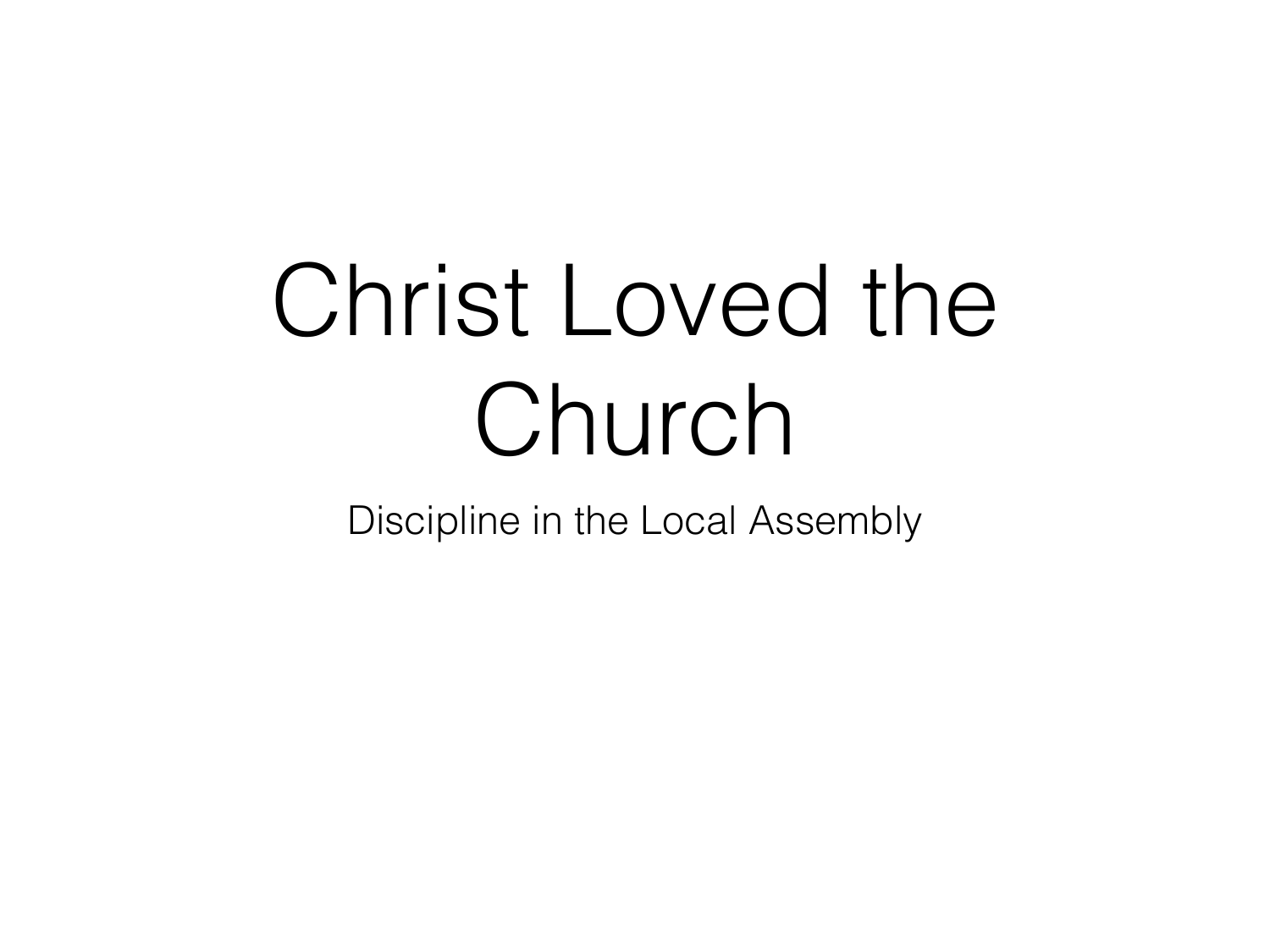## Review

We've covered 4 vital "truths" concerning the local assembly to this point

- 1. The Truth of One Body
- 2. The Headship of Christ
- 3. The Reception Policy (Church Membership)
- 4. The Holy Spirit Christ's Representative in the Church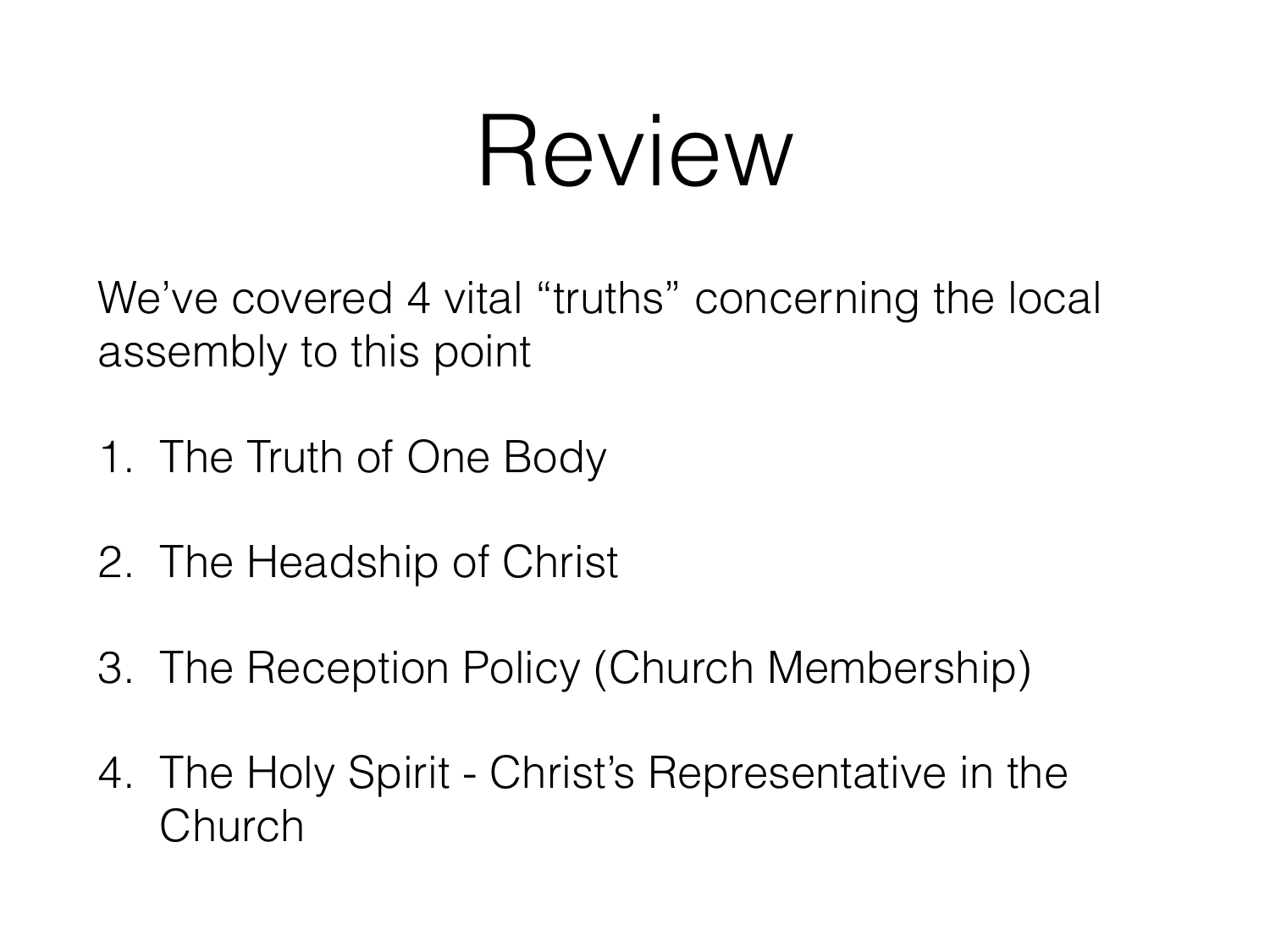## Practical Sanctification

- 1 Thessalonians 4:1-3a
- 2 Timothy 4:3
- 1 Peter 4:17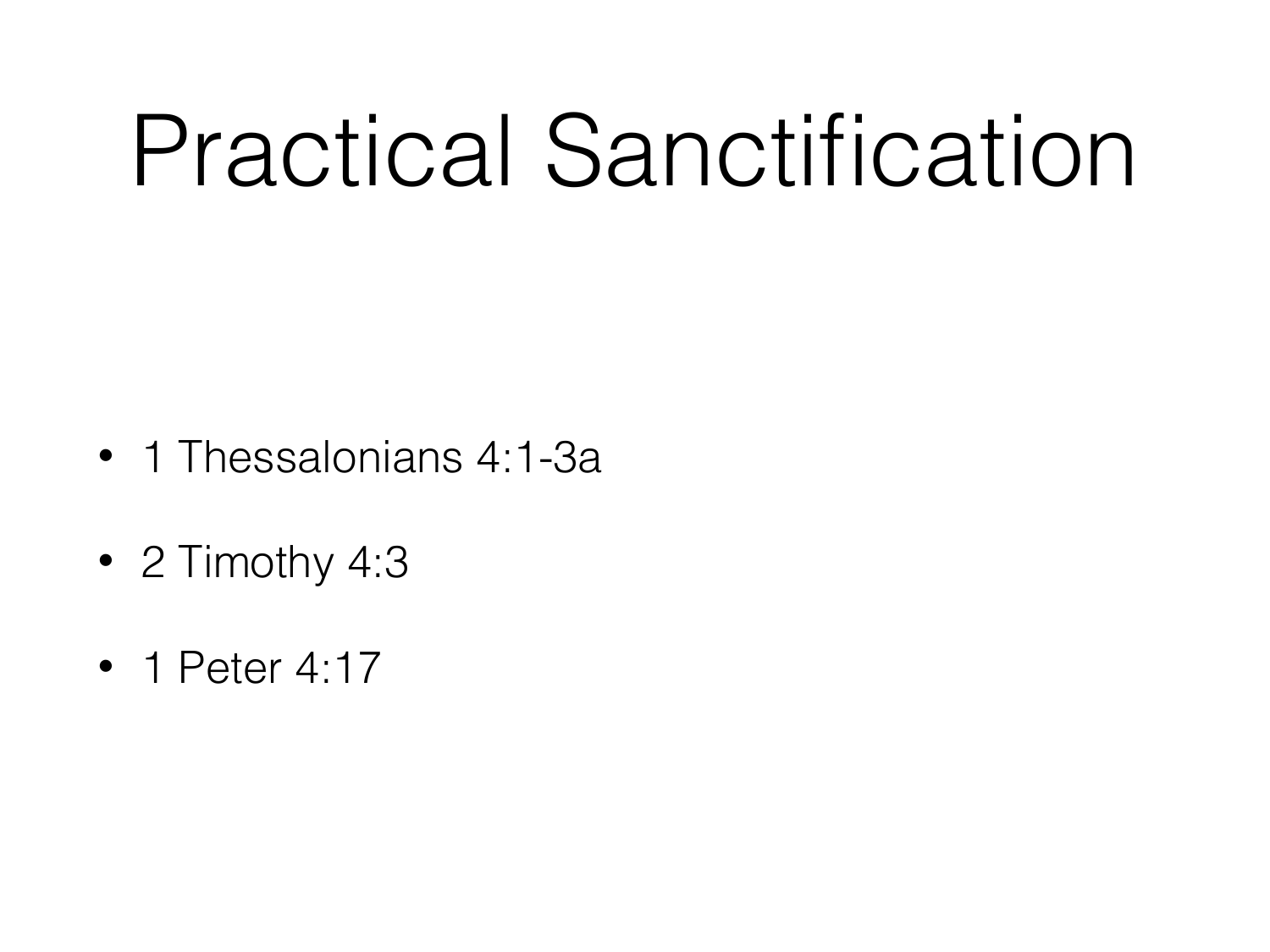# Purposes of Discipline

1. Expose and expel from the fellowship professing Christians who are actually unregenerate

1. I John 2:18-19

- 2. Punish an erring believer in such a way to bring about his restoration to the Lord and to the local assembly
	- 1. 1 John 1:8-10
	- 2. Romans 7:15-25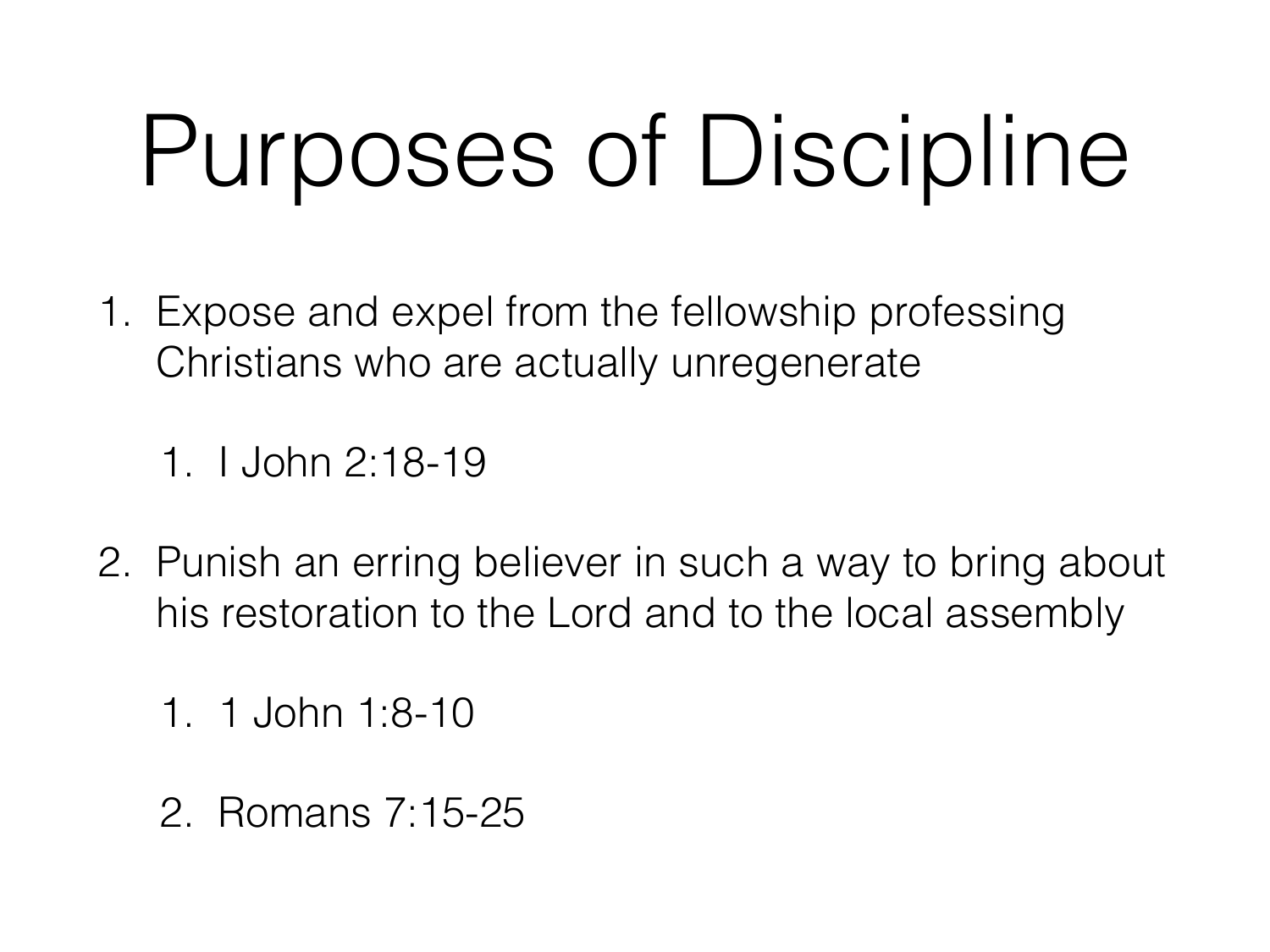"Discipline of Christians is never an end to itself but always a means of effecting spiritual recovery."

–Bill MacDonald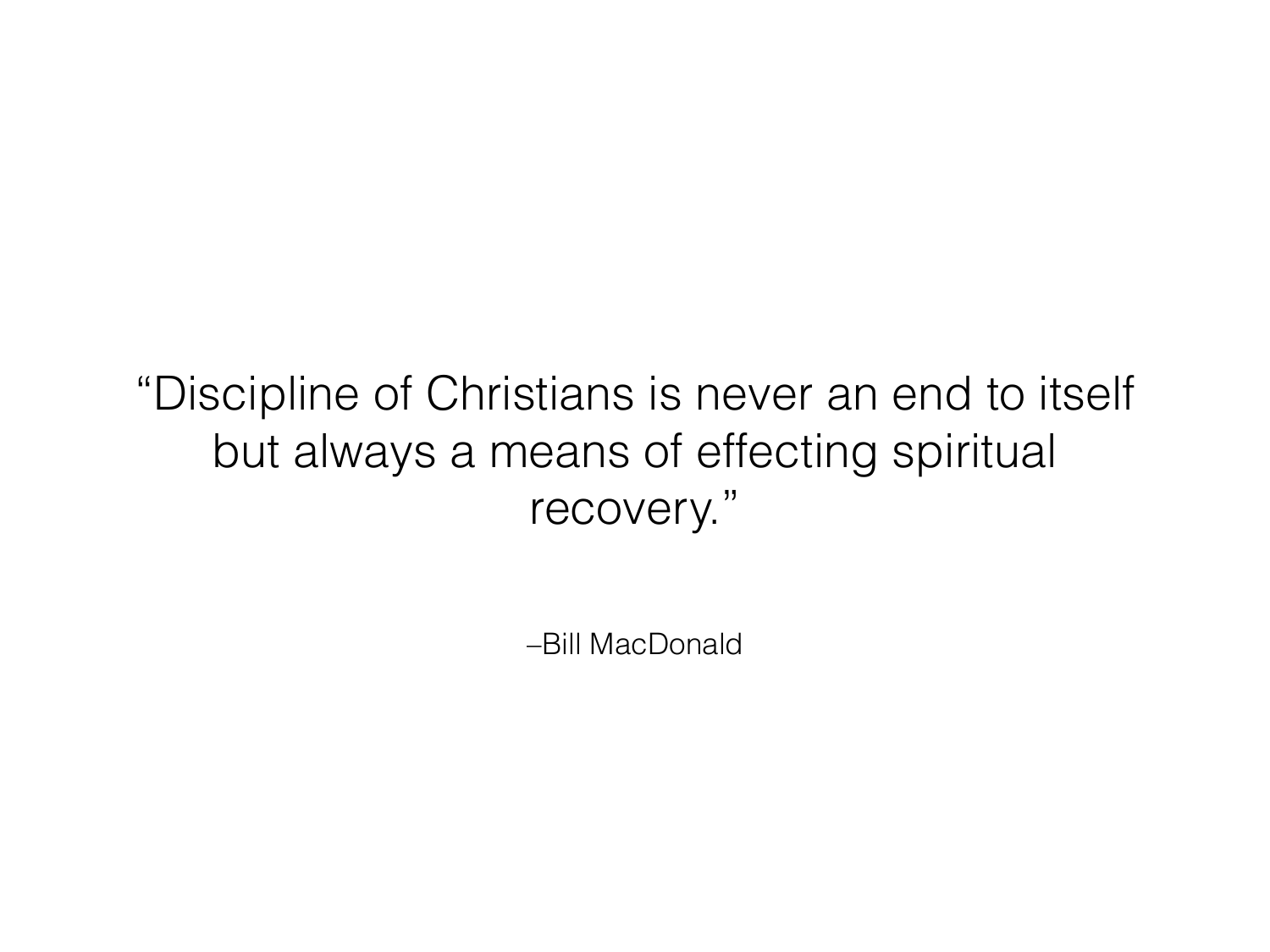# Degrees of Discipline

- Matthew 18:15-17
- 1 Thessalonians 5:14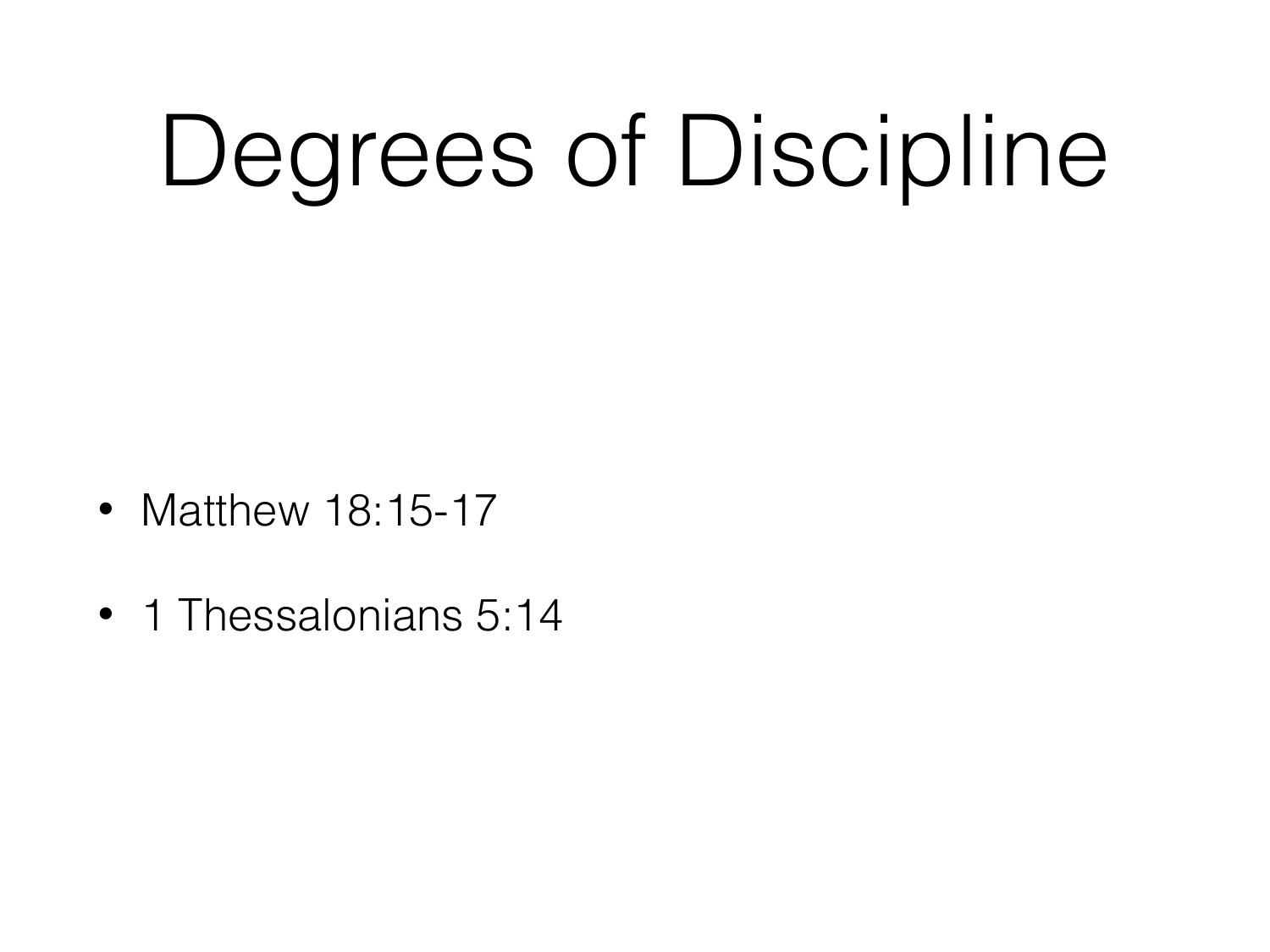### Avoid

- Those who are disorderly
	- 2 Thessalonians 3:11-15
- Those who cause divisions
	- Romans 16:17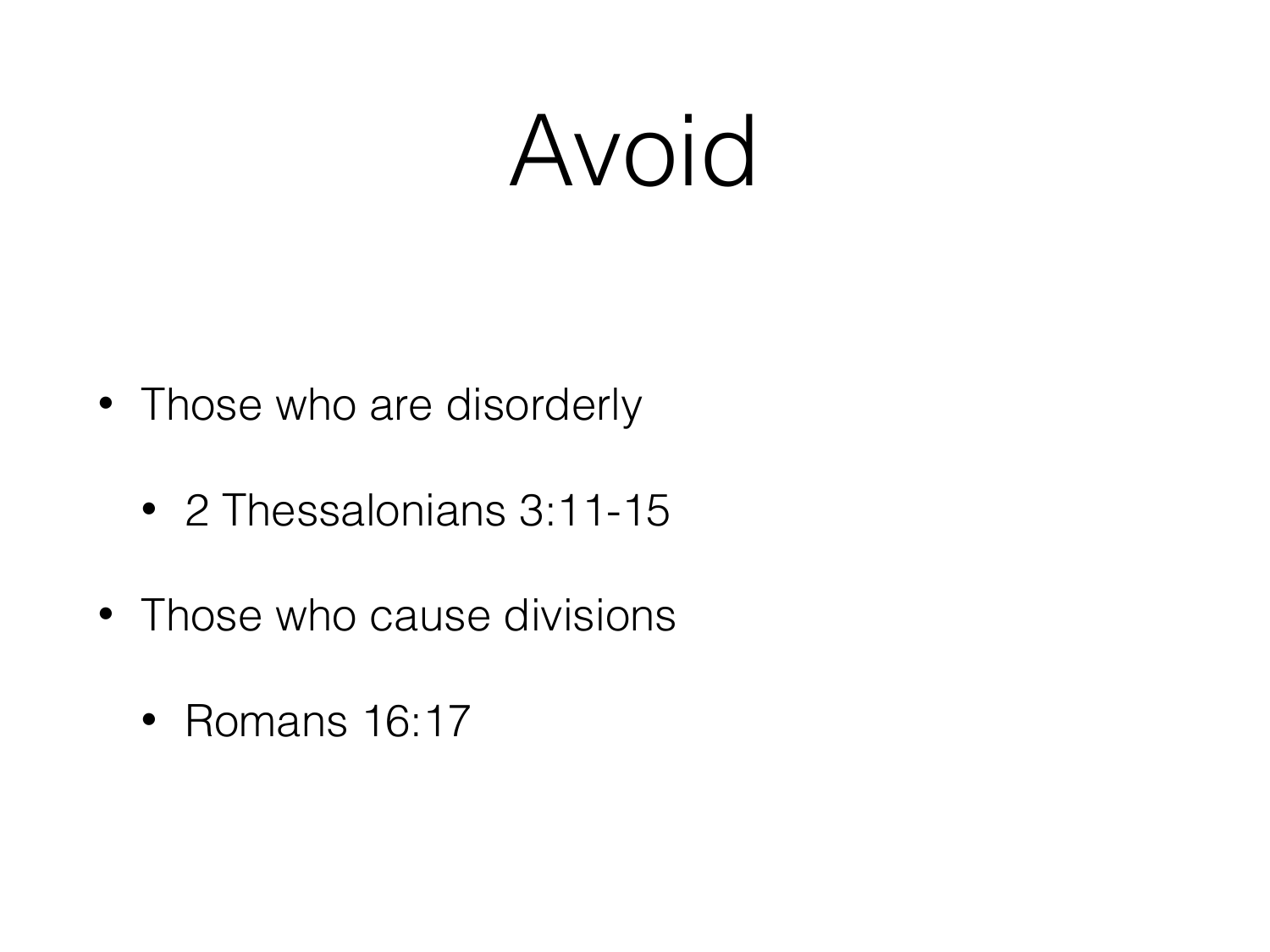# Reject the Heretic

• Titus 3:10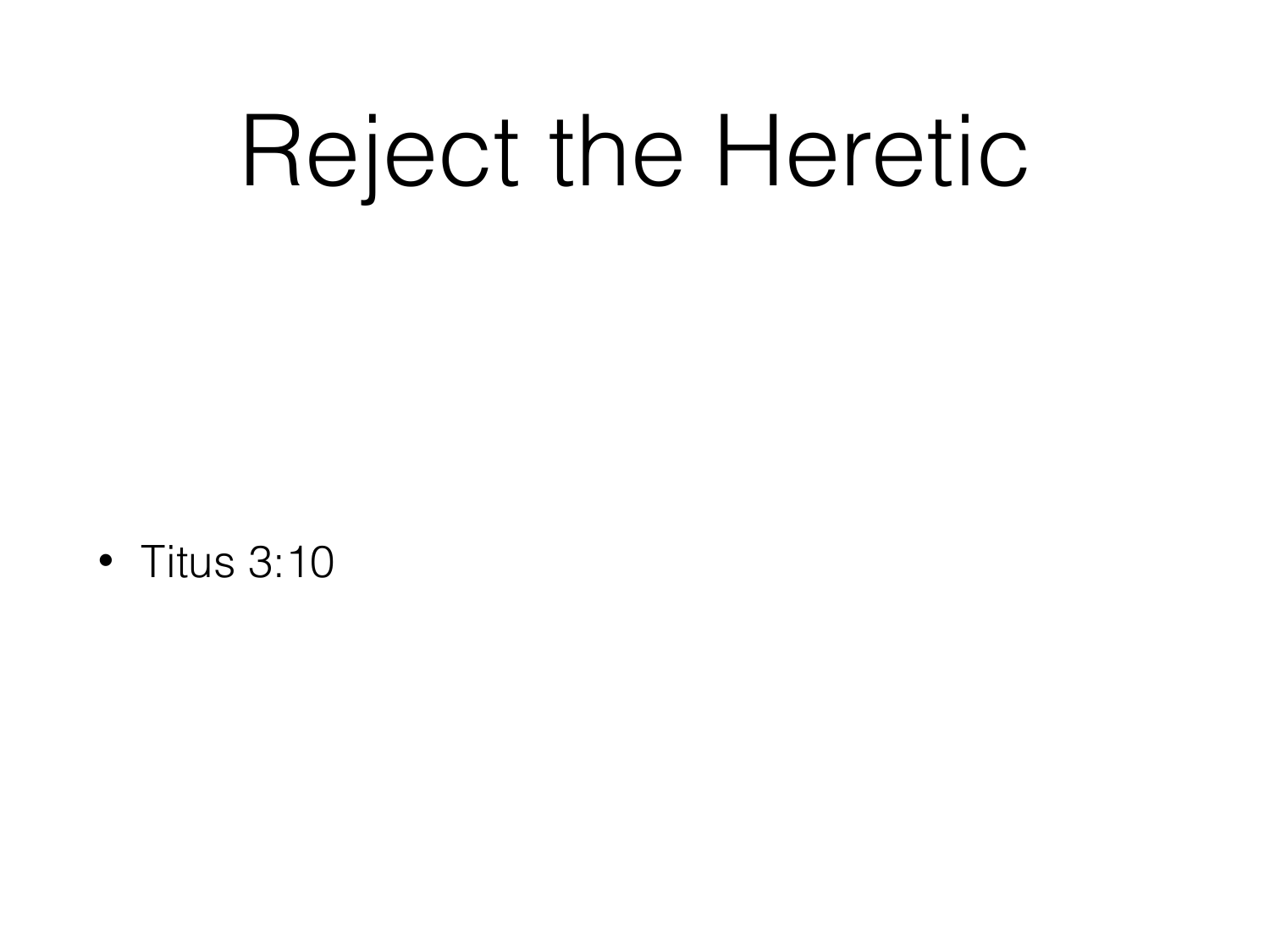"He who forsakes the truth as it is in Christ Jesus, who broaches false doctrines and propagates them to the corrupting of the faith in weighty and momentous points, and breaks the peace of the church, after due means used to reclaim him, must be rejected"

–Matthew Henry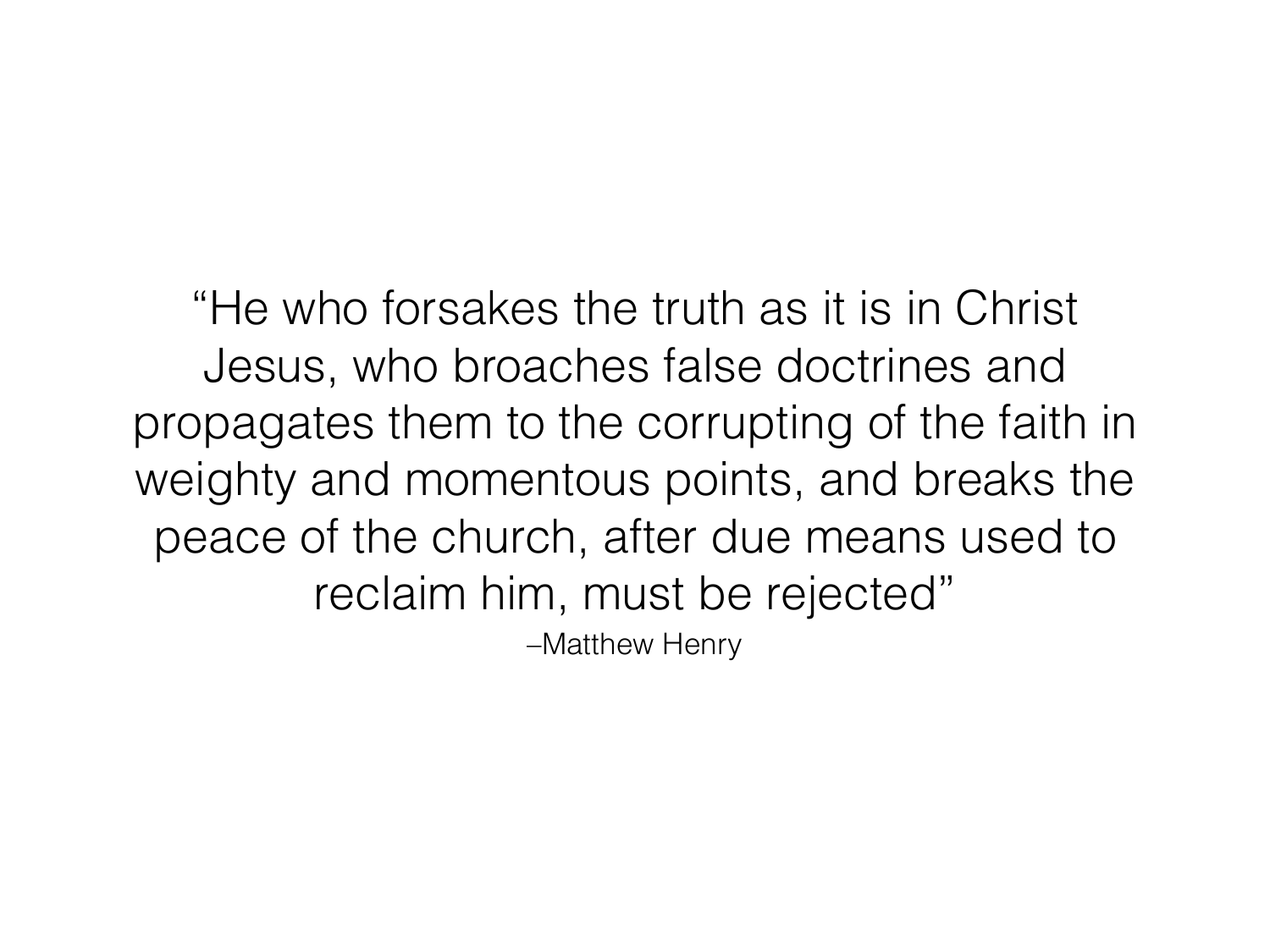# Putting One Out

- I Corinthians 5:11-13
- Hebrews 10:28
- Deuteronomy 17:6
- Numbers 32:23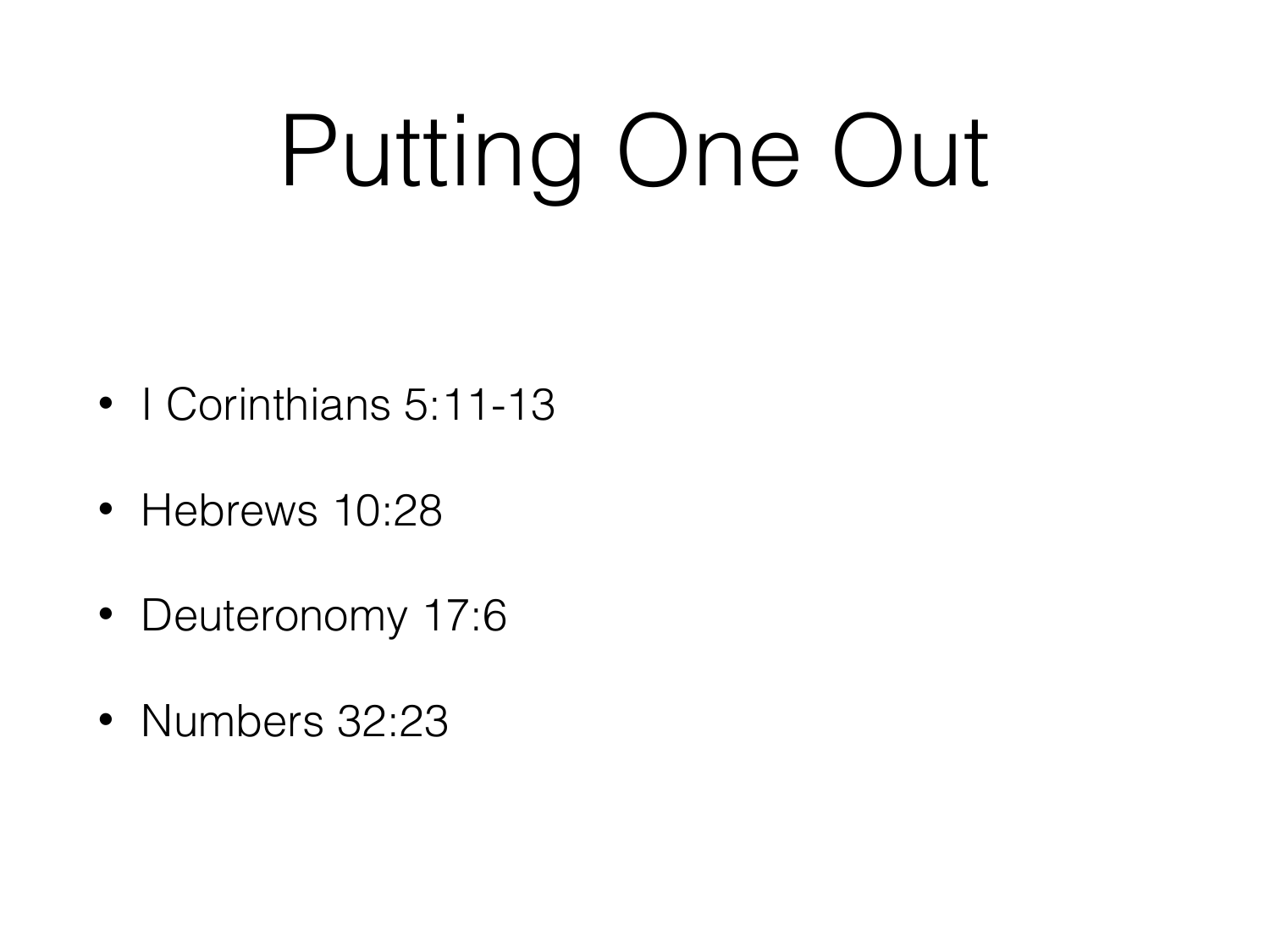#### "Let all wait on God - wait patiently and confidingly, and He will surely supply what is needed."

–Bill MacDonald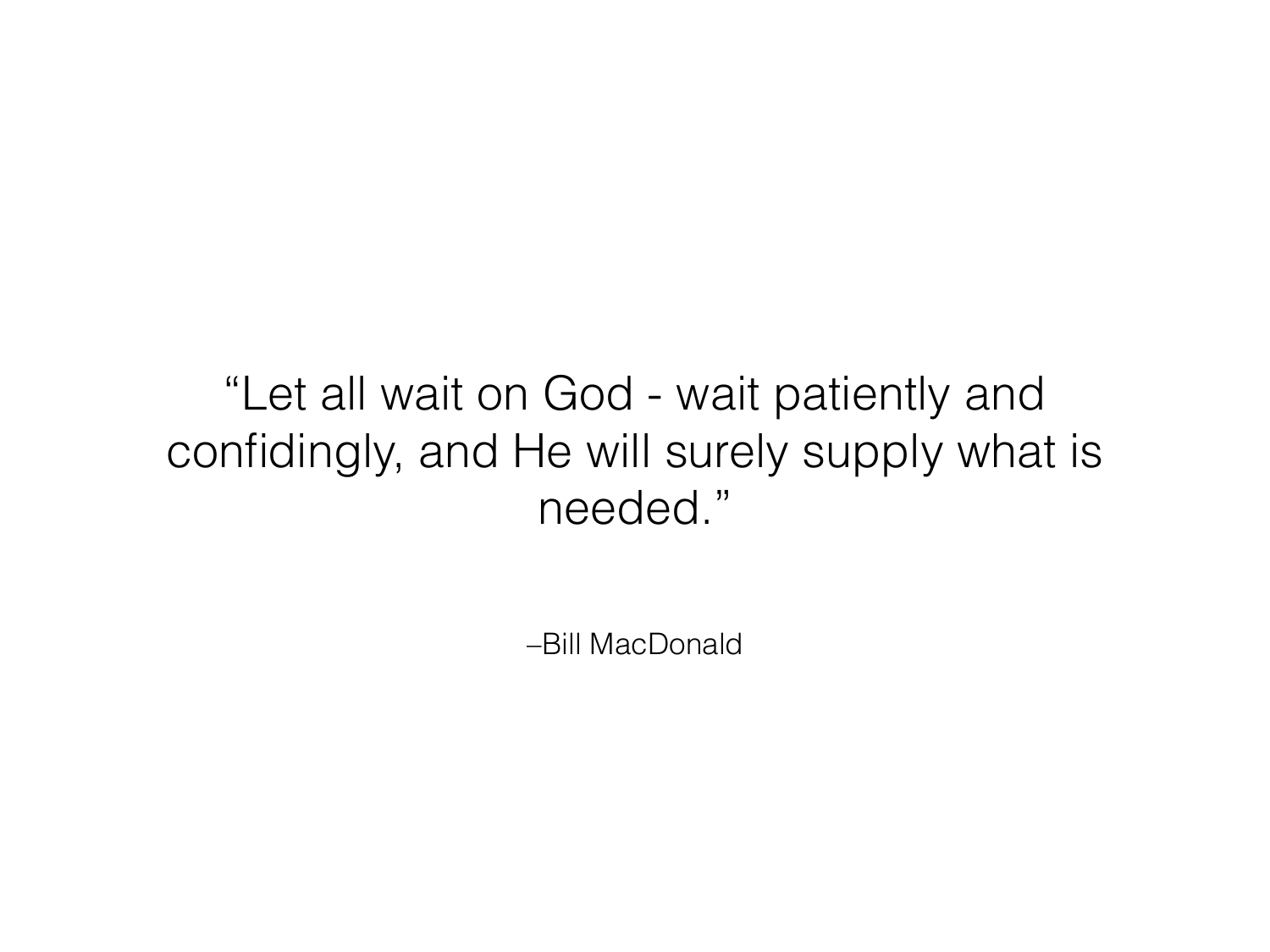## How?

- With meekness
	- Galatians 6:1
- With impartiality
	- James 2:1
- By the assembly, not just a single person
	- 2 Corinthians 2:6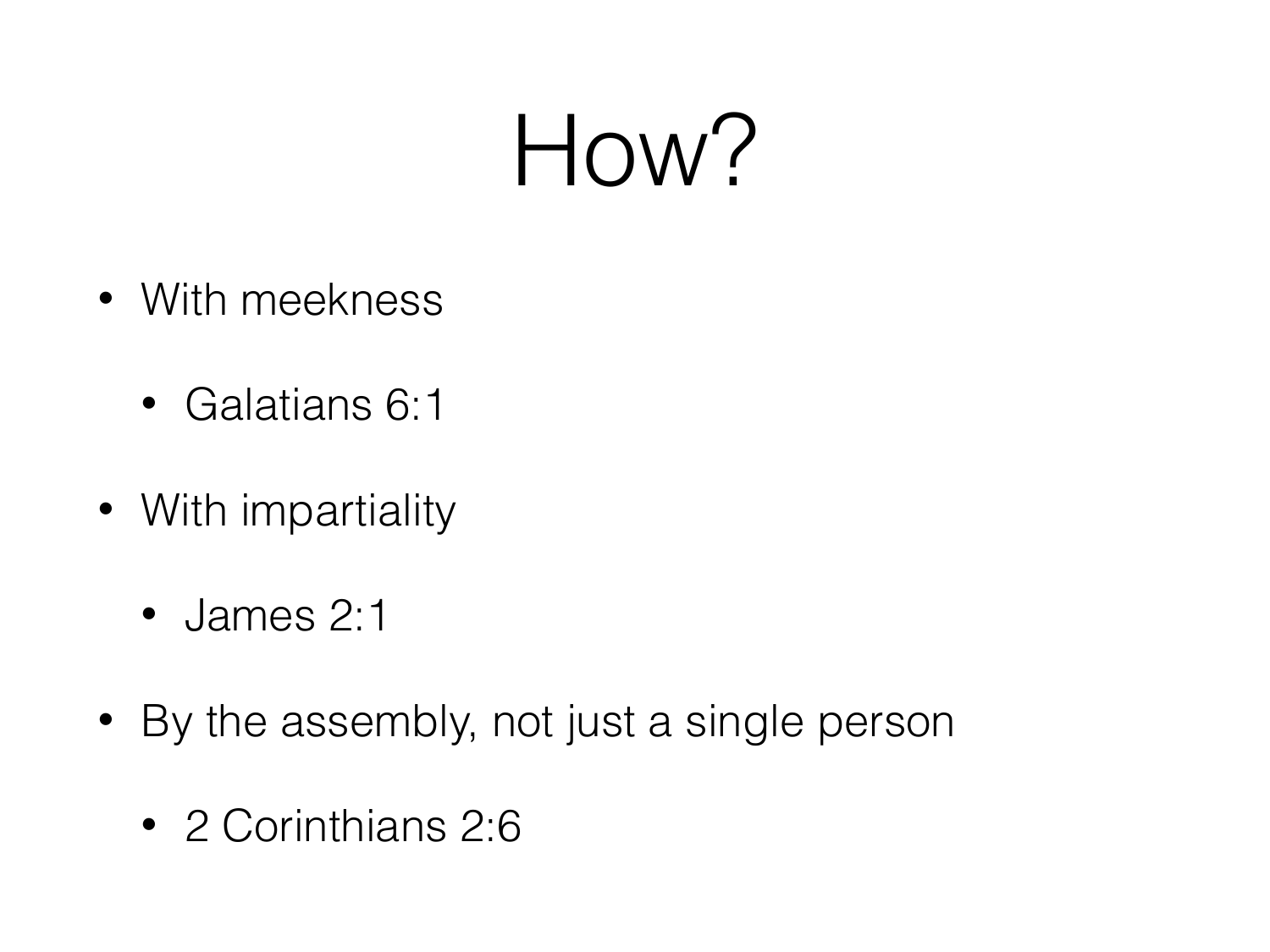## Those Who Remain

• Genesis 9:23